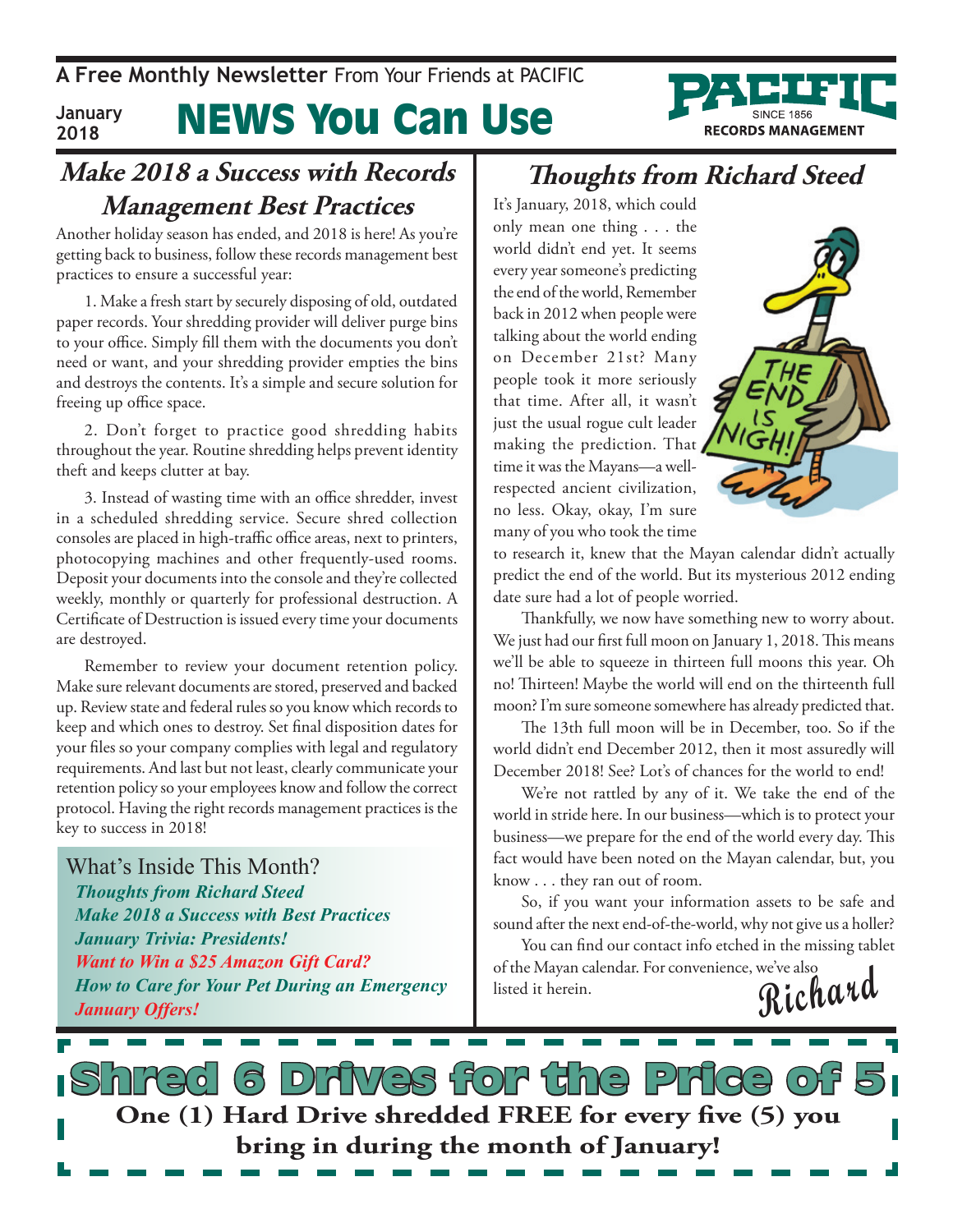

## **A Dog at the Movies**

A woman went to the movies and noticed that in the front row was a man sitting with his dog. As the movie began, she was amazed to see that the dog was crying at the sad parts and laughing at the funny parts. The dog continued this throughout the entire movie.

When the movie was over and the lights came back up, the woman approached the man. "That is the most amazing thing I've ever seen!" she said. "That dog seemed to really enjoy that film."

"I know," replied the man. "That is amazing! He hated the book!"

#### *"Small cheer and great welcome makes a merry feast."* —William Shakespeare

## **January Trivia: Presidents!**

- 1. Who was the first president to be inaugurated on January 20?
- 2. Who was the first president to travel by car to and from the inaugural ceremony?
- 3. At his inauguration, Teddy Roosevelt wore a ring with a strand of which former president's hair?
- 4. Where was George Washington inaugurated?
- 5. Which president was the first to have his inauguration televised?
- 6. Which chief justice of the Supreme Court administered the oath the most times?
- 7. Who was the oldest president at his inauguration?
- 8. Martin Van Buren rode to his inauguration in a carriage constructed from the timbers of what famous ship?
- 9. Which president was inaugurated on an airplane?

10. When is the vice president sworn in? *Answers on back page!*

### **January Holidays and Events**

**Daily Observances:** 1 New Year's Day 2 Run up the Flagpole and See if Anyone Salutes Day 3 Fruitcake Toss Day 4 Trivia Day 5 National Bird Day 6 Cuddle Up Day 6 Feast of the Epiphany 7 Old Rock Day 8 Bubble Bath Day 9 Play God Day 10 National Take the Stairs Day 10 Peculiar People Day 11 Step in a Puddle and Splash Your Friend's Day 12 National Pharmacist Day 13 Make Your Dream Come True Day 14 Dress Up Your Pet Day 15 Martin Luther King Jr. Birthday 16 Appreciate a Dragon Day 17 Ditch New Years Resolutions Day 18 Thesaurus Day 18 Winnie the Pooh Day 19 National Popcorn Day 19 National Tin Can Day 20 Penguin Awareness Day 21 National Hugging Day 21 Squirrel Appreciation Day 22 National Blonde Brownie Day 23 National Pie Day 23 National Handwriting Day 23 Measure Your Feet Day 24 Compliment Day 25 Opposite Day 26 Spouse's Day 27 Chocolate Cake Day 27 Punch the Clock Day **28 Data Privacy Day** 28 Fun at Work Day 28 National Kazoo Day 29 National Puzzle Day 29 National Cornchip Day 30 National Inane Answering Message Day 31 Backward Day 31 Inspire Your Heart with Art Day **Weekly Observances:** 2nd Week Letter Writing Week **Monthly Observances:**

National Blood Donor Month National Braille Literacy Month National Oatmeal Month

The material contained in this newsletter is for informational purposes only and is based upon sources believed to be reliable and authoritative; however, it has not been independently verified by us. This newsletter should not be construed as offering professional advice. For guidance on a specific matter, please consult a qualified professional.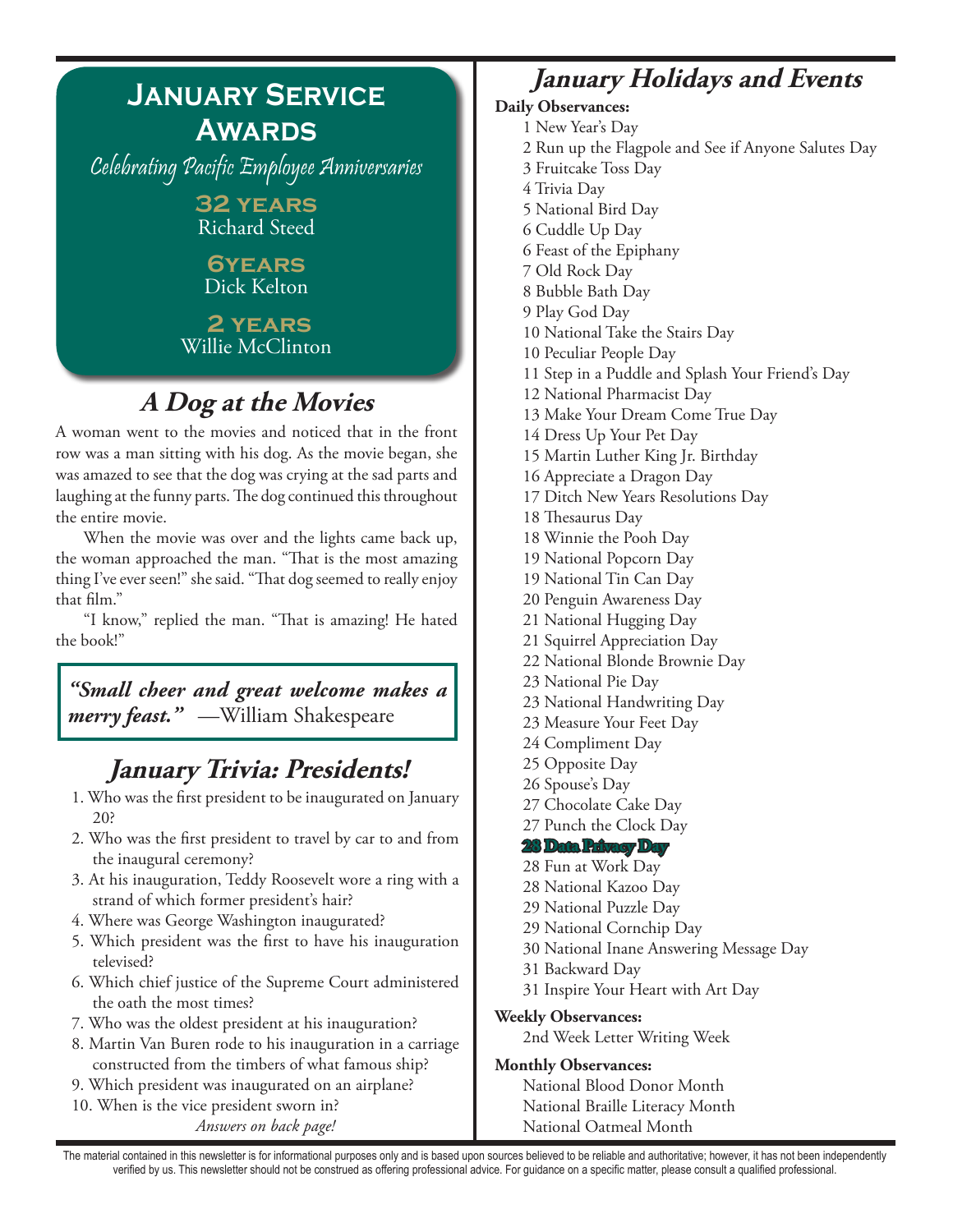# PacBlog

### **How to Step up Data Security in Your Business**

PacBlog is the monthly web log of Pacific Records Storage To read this month's installment, please click the title below.

#### https://pacific-records.com/ step-data-security-business

You may also access the PacBlog at the URL below. There you will find this month's installment along with archives of previous installments.

**http://pacific-records.com/category/pacnews**

## **Have A Question For Us?**

We love to hear from all our good friends and clients who enjoy reading our monthly newsletter. If you have a question related to off-site document storage, shredding, media vaulting, or document imaging, please feel free to give us a call or send us an email.

**(888) 893-6054 or info@pacific-records.com**

## **Do You Want To Win A \$25 Amazon Gift Card?**



Each month we'll give you a new challenge of some type. All those who reply with a correct answer are eligible to win. At the end of the month we'll draw a lucky name.

Here is this month's challenge:

How many bricks does it take to finish a brick building?

**Last Month's Answer to:** *What do you get when you cross a snowman with a vampire?*

> **Last month's Winner:** "Frostbite"

Email your answer to **info@pacific-records.com Dena Youngvv**

## **Green Living: Tire Care!**

There's a common perception that the tires we put on our vehicles are made of rubber, a renewable resource. Unfortunately, well over 90% of all tires are made from synthetics, which have proved to be an environmental headache. Once tires have reached the end of their serviceable lives, conscientious people take them to the recycling center. In the USA, about 300 million tires are scrapped per year. While municipalities do their best to recycle the tires, 25% still wind up in landfills, and nearly half of reclaimed tires in the USA are utilized as "Tire Derived Fuel" (TDF), usually burned alongside other fuels such as coal, neither of which are the cleanest for our environment. So unfortunately, taking tires to recycling center mightn't be that earth friendly after all.

The best thing we can do for the environment is to reduce the number of tires we use. And the best way to do that is to get as much use as possible out of the ones on our vehicles right now. You can also save some cash in the process! You can extend tire life substantially by:

- ensuring your tires are properly balanced and regularly rotated
- checking weekly to assure they are inflated to proper levels
- not speeding
- cornering, braking, and starting off gently
- not overloading your vehicle



"With everything online now, we're no longer considered office staples."